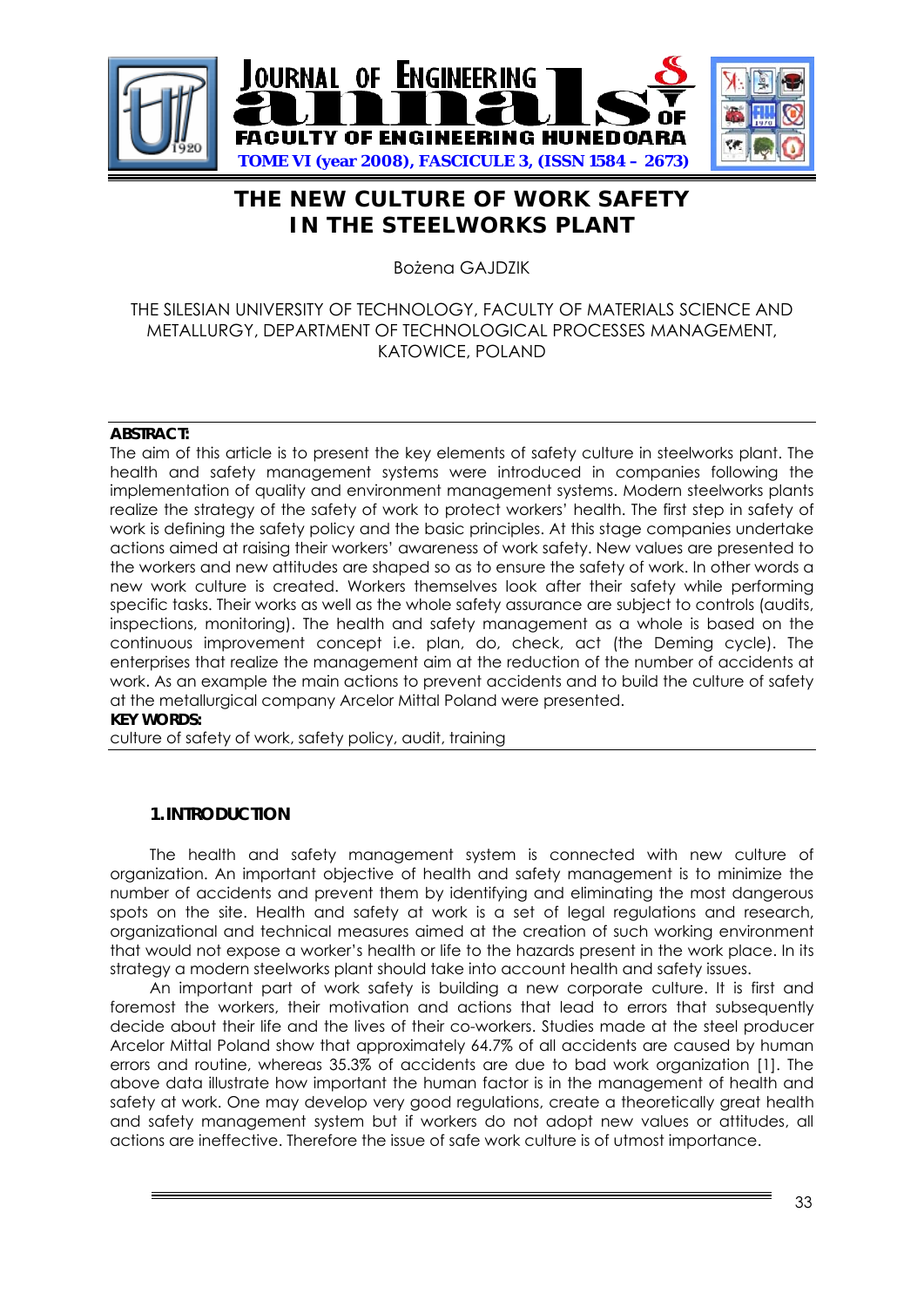



#### **2. THE CULTURE OF THE WORK SAFETY**

The culture of work safety at a company is an element of its corporate culture. The concept of corporate culture has gained importance along with the development of the globalization process. The corporate culture is a system accepted by a group of people belonging to a given organization [Edgar Schein (1985)]. In the case of a company, its corporate culture is defined by the values, beliefs, attitudes and expectations of its employees. Generally speaking, corporate culture is a method of structuring the life of a group. Culture has always been connected with a human being. A man is its creator who is at the same time shaped by it [2]. The culture of work safety at a company could be understood as an element binding the health and safety management system through common standards, beliefs and values. The culture of safety can be recognized by its manifestations, the most important of which are: ensuring order at a workplace (companies may use the 5S method to make it easier)[3], economical use of resources, materials and energy, etc., adoption of the safety at work management system, active participation in the improvement of the said system, upgrading one's qualifications and skills (participation in trainings on health and safety at work), learning from potential accidents, ensuring work safety in a broader sense [4]. The tools employed in the creation of work safety culture within companies are: audiovisual tools (newspapers, leaflets, brochures, films, corporate gadgets, and notice boards), trainings, talks, lectures, instructions, competitions on work safety knowledge, marketing campaigns, inter-company competition, Safety Day celebrations, etc.

To establish the new culture the company has got the proper safety policy. It is a declaration of the management according to which the protection of employees' health and lives constitutes a matter of overriding importance in the organization. The value statement in the company ArcelorMittal is: "We are committed to the health and safety of all employees, both on and off the job in order to become the most admired steel company". While developing a health and safety policy it is necessary to define the strategic and operational goals in the said area. In the metallurgical enterprise the goal is "zero accidents"[1,5] To reach the goal the company ArcelorMittal has done all tasks at all stages required by the PN – N 18001 standard, thus creating a health and safety management system. The risk of life and health loss has been estimated at individual workplaces with a view to reducing it; the work safety regulations have been established; a number of technological investments have been made so that work was free of those elements that are likely to cause an accident or loss of health and yearly safety improvement action plans have been implemented at specific plants (ArcelorMittal in Poland was created on the basis of four biggest Polish steelworks located in Kraków, Dąbrowa Górnicza, Sosnowiec and Świętochłowice). To protect workers from injuries the company equips them with protective clothing and individual protection measures. The concern all over the world creates new culture of organization. One element of them is the culture of safety of work. The culture depends on state of human consciousness/awareness (on individual) according to his safety behavior in process of work. Conscious workers create the culture of safety of work. So the ArcelorMittal concern organizes actions to improve workers' culture of safety of work. This year the second *Safety Day* was organized. There is the personnel development system in the company. Workers and managers take part in trainings [1,5]. In 2007 about 76% of all participants took part in training about the health and safety of work (table 1).

In 2007 in the concern Arcelor Mittal Poland 1 011 trainings were realized. Health and safety at work trainings belong to obligatory. More than 50% of all trainings were included among the category (fig. 1). The company realizes them because their workers must obey the low. During trainings workers learn the new procedures and standards to better work. In 2007 16 560 employees took part in obligatory trainings. About 60% of them took part in training about the health and safety of work. During trainings some themes were realized:

- $\downarrow$  health and safety at work trainings (basic, periodical),
- $\ddot{+}$  compulsory health and safety at work trainings,
- examinations (SEP Association of Polish Electrical Engineers, UDT Office of Technical Inspection) – fig. 2.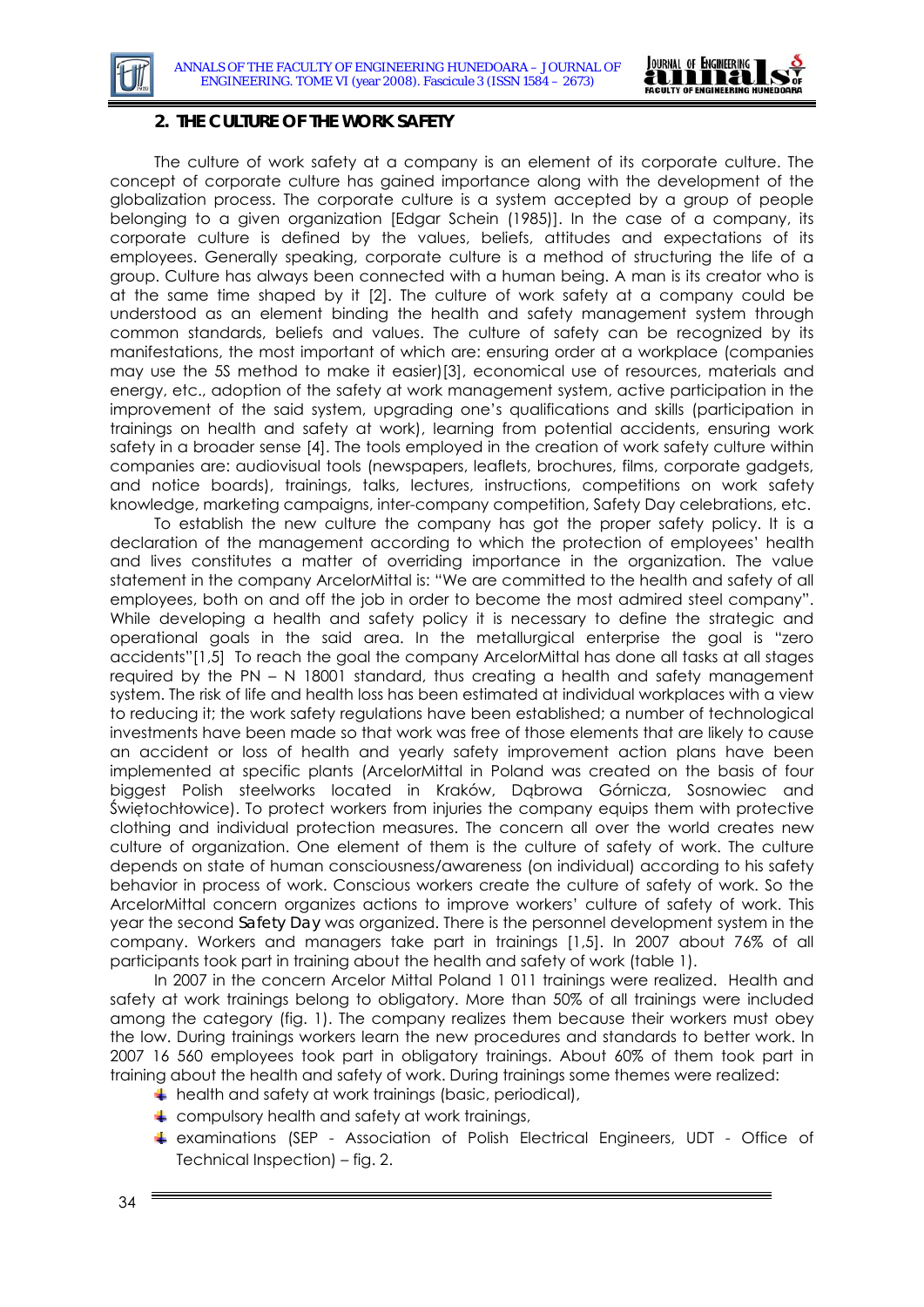



| Table 1. Detailed information on trainings at ArcelorMittal Poland (as at 2007) [6]                         |                     |                         |                        |
|-------------------------------------------------------------------------------------------------------------|---------------------|-------------------------|------------------------|
| Trainings themes                                                                                            | No. of<br>trainings | No. of training<br>days | No. of<br>participants |
| Health and safety at work trainings (basic,<br>periodical)                                                  | 300                 | 387                     | 9966                   |
| Compulsory health and safety at work trainings                                                              | 211                 | 1857                    | 4 5 3 3                |
| Examinations (SEP - Association of Polish<br>Electrical Engineers, UDT - Office of Technical<br>Inspection) | 75                  | 78                      | 2061                   |
| Total                                                                                                       | 586                 | 2 3 2 2                 | 16 560                 |
| Engineering and technology                                                                                  | 106                 | 278                     | 388                    |
| Trainings for mechanics                                                                                     | 3                   | 30                      | 6                      |
| Trainings for electricians                                                                                  | 11                  | 42                      | 92                     |
| Trainings for power engineers                                                                               | 14                  | 49                      | 204                    |
| Trainings for electricians and automation<br>specialists                                                    | $\overline{0}$      | $\mathbf 0$             | $\mathbf 0$            |
| Total                                                                                                       | 134                 | 399                     | 690                    |
| Trainings for auxiliary services                                                                            | 37                  | 80                      | 175                    |
| Finances                                                                                                    | 44                  | 133                     | 331                    |
| Investments and renovations                                                                                 | 10                  | 51                      | 13                     |
| Integrated management systems                                                                               | 56                  | 96                      | 2 1 2 8                |
| Computers                                                                                                   | 49                  | 184                     | 268                    |
| Management and administration                                                                               | 74                  | 192                     | 809                    |
| Trade                                                                                                       | 14                  | 26                      | 114                    |
| Logistics                                                                                                   |                     |                         |                        |
| Marketing                                                                                                   | 1                   | $\overline{2}$          | $\overline{7}$         |
| Total                                                                                                       | 286                 | 765                     | 3846                   |
| In-service training - universities and colleges                                                             | $\mathbf 0$         | $\mathbf 0$             | 38                     |
| <b>MBA</b>                                                                                                  | $\overline{O}$      | $\overline{0}$          | 3                      |
| Total                                                                                                       | $\overline{O}$      | $\overline{O}$          | 41                     |
| English                                                                                                     | $\overline{3}$      | $\overline{O}$          | 686                    |
| Online English (Global English)                                                                             |                     | $\overline{O}$          | 27                     |
| Polish                                                                                                      |                     | $\overline{O}$          | 12                     |
| Total                                                                                                       | 5                   | $\overline{O}$          | 725                    |
| <b>TOTAL</b>                                                                                                | 1011                | 3 4 8 6                 | 21862                  |



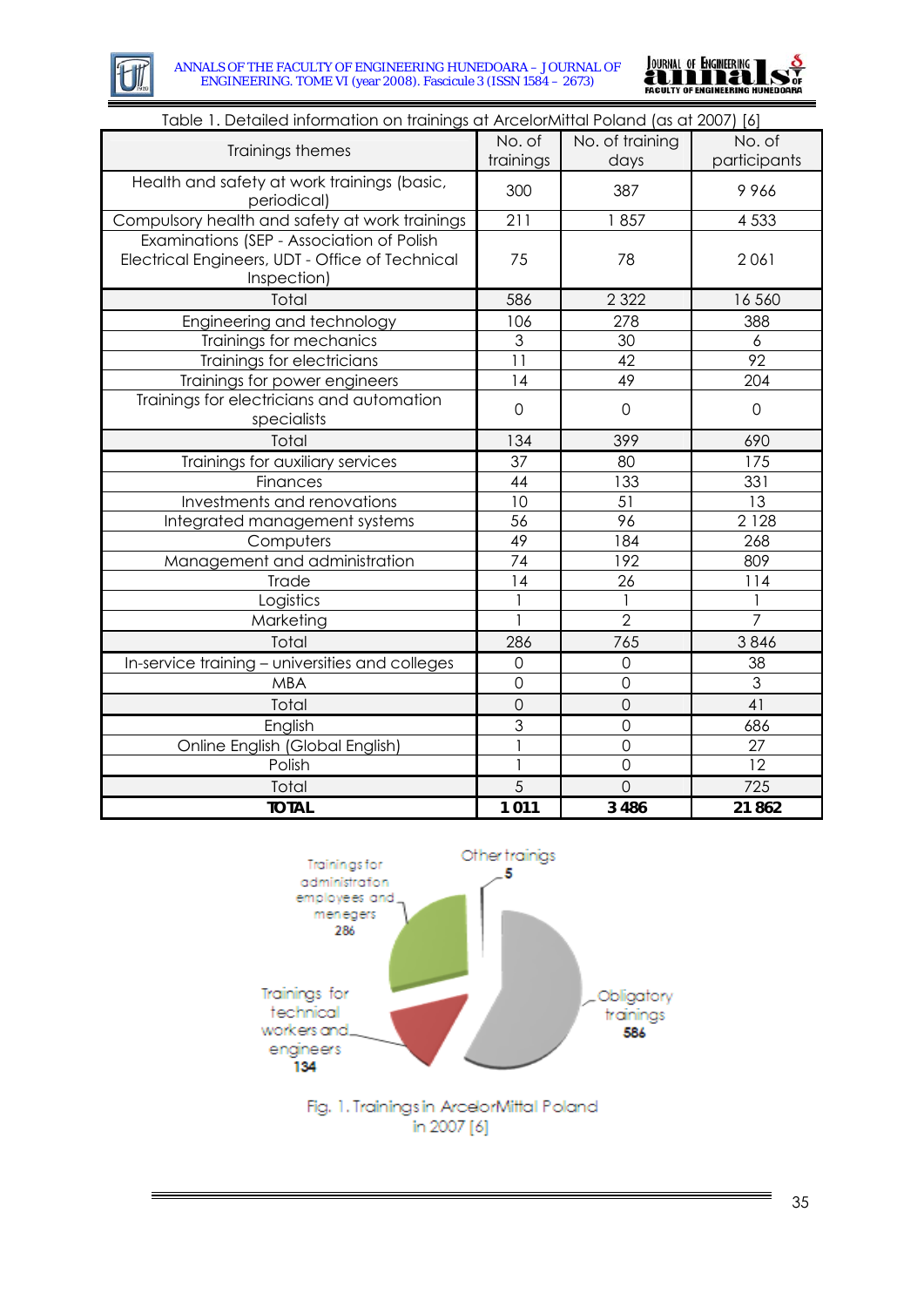

ANNALS OF THE FACULTY OF ENGINEERING HUNEDOARA – JOURNAL OF ENGINEERING. TOME VI (year 2008). Fascicule 3 (ISSN 1584 – 2673)





Fig. 2. The structure of obligatory trainings in ArcelorMittal Poland [6]

Electricians, computer workers, power engineers, technical service workers, mechanical engineers took part in trainings to improve their professional qualifications and knowledge. In the company Arcelor Mittal Poland a part of trainings were realized on the work places (fig. 3).



Fig. 3. Trainings for engineers and technical workers in ArcelroMittal Poland in 2007 [6]

In 2007 about 18% of all participants took part in training about management and administration system. Very popular there were trainings about integrated management systems (quality management system, environmental management system, health and safety management system). In 2007 2128 persons took place in them. Besides in company ArcelorMittal Poland financial, computer, trade, marketing, logistics trainings were realized too (fig. 4). The last group of trainings were foreign languages. Employees in ArcelorMittal learn English, Polish, and others. In English language course 686 persons took part, in Polish language course – 12 persons. Besides 41 employees attempted to University (38 persons) and MBA study (3 persons) – fig. 4.

Conclusion – in ArcelorMittal Poland dominated trainings on health and safety at work. Such a great number of trainings should bring about notable effects in the form of a decrease in the number of accidents that have occurred due to worker's error.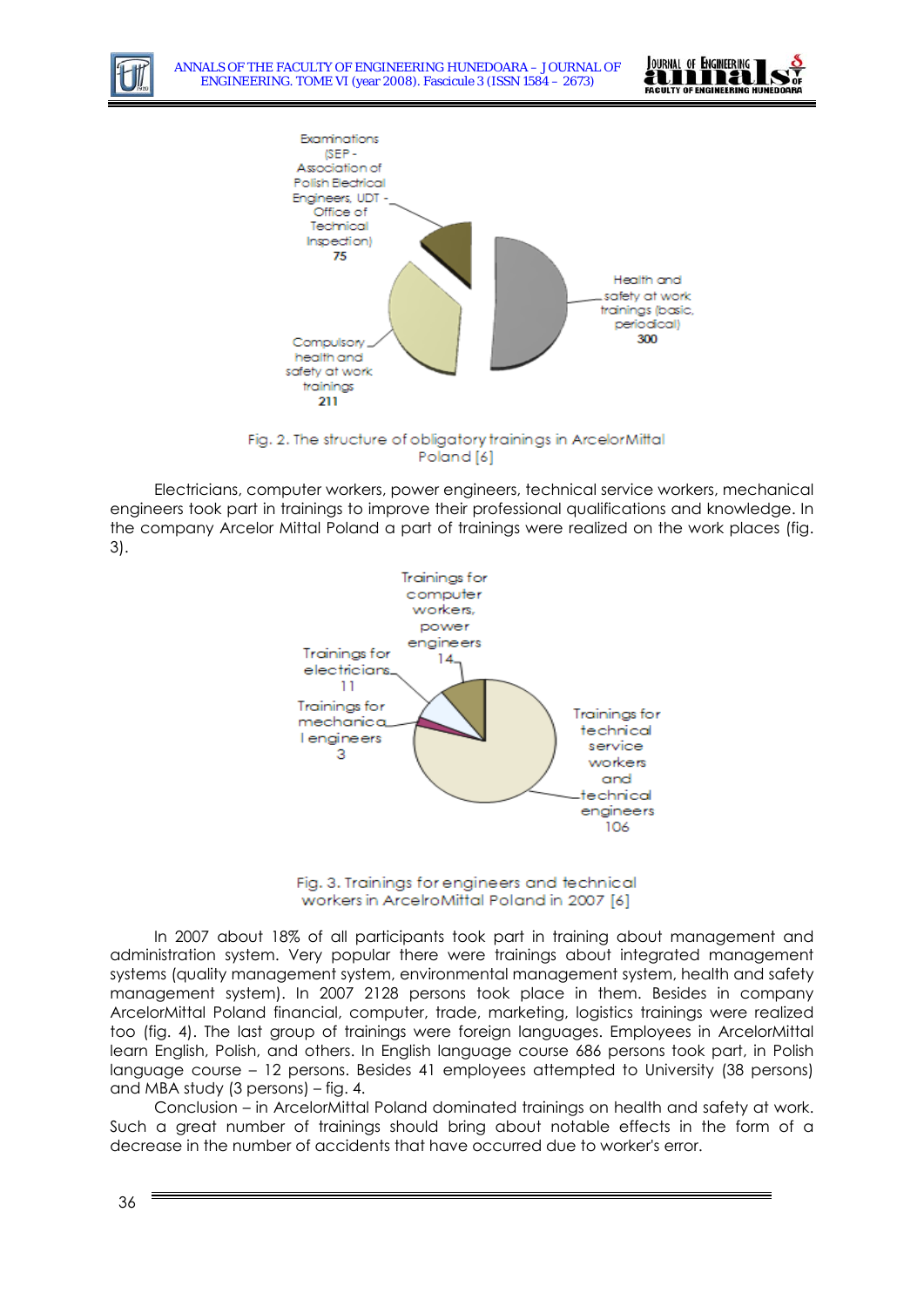



Fig. 4. Trainings themes in ArcelorMittal in 2007 (%)

## **3. AUDIT OF THE HEALTH AND SAFETY SYSTEM**

One of the basic mechanisms of continuous improvement of the health and safety system are audits. Audits are carried out by specialized employees – internal audits or by specialist firms - external audits. Figure 5 shows the distribution of non-conformities with regard to the requirements of the PN-N-18001:2004 standard provisions in the second half of 2006 and first half of 2007.